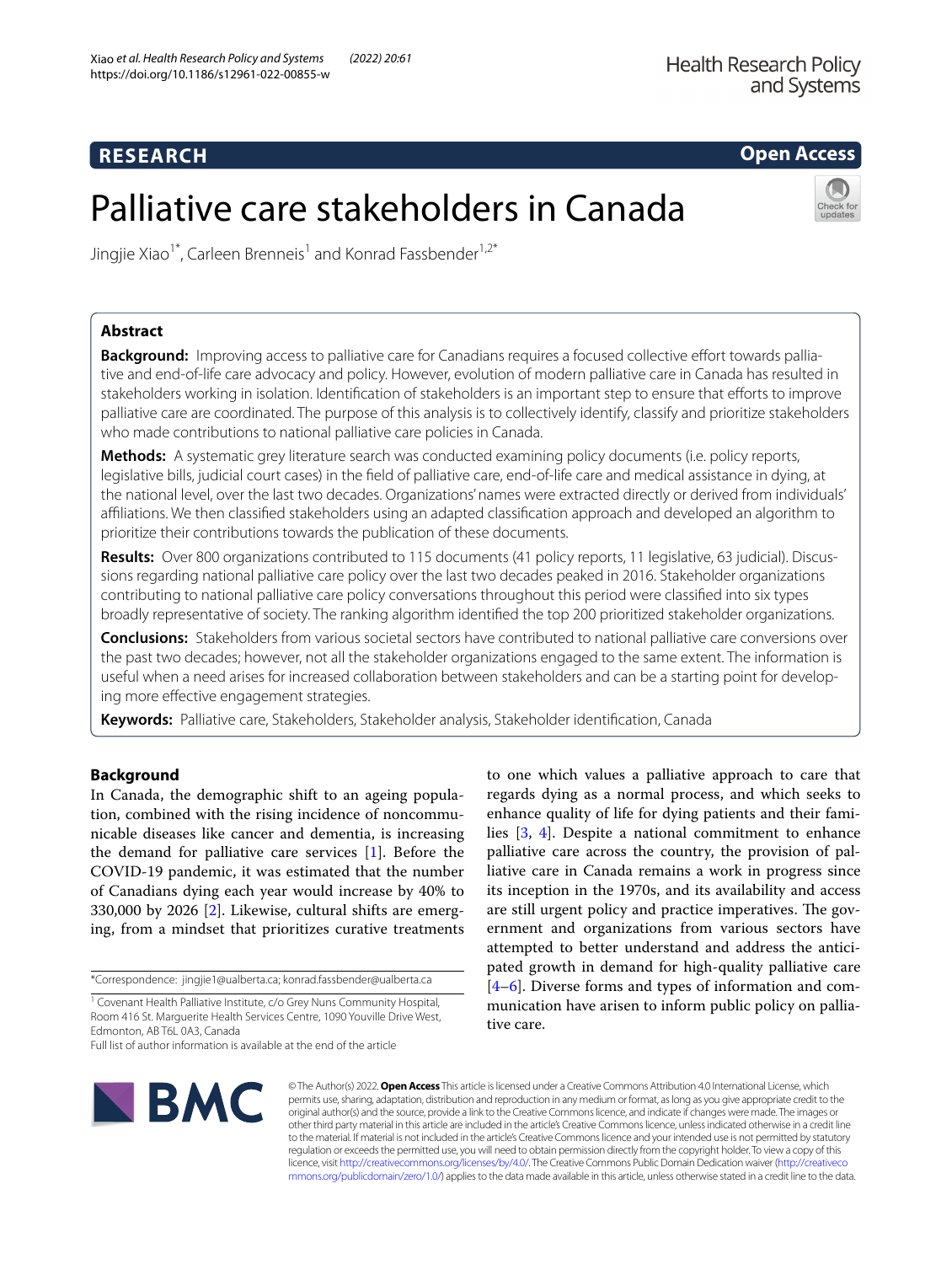Efective policies have proved to yield tangible results at a national level in other jurisdictions. For example, the launch of Spain's national strategy led to a 50% increase in palliative care teams and unifed regional approach [[7](#page-8-5)]. Likewise, in Canada, policy interventions to improve the quality of death through the provision of high-quality palliative care have gained momentum in recent years. Health Canada frst established the Secretariat on Palliative and End-of-Life Care (June 2001) and hosted the National Action Planning Workshop on End-of-Life Care (March 2002). Five working groups were then established to address the priority areas identified for action  $[8]$  $[8]$ . A foundational report for continued work to enhance Canada's capacity for quality and accessible palliative and end-of-life care was published in 2007 [[9\]](#page-8-7). Ten years later, the federal government passed a bill (Bill C-277) to create a framework for palliative care in Canada. Health Canada subsequently launched a broad, multipronged consultation process, designed to reach Canadians, healthcare providers, caregivers, people living with life-limiting illness and subject matter experts.

The Framework on Palliative Care in Canada was published in December 2018, which "refects the voices of the many Canadians heard throughout the consultations and serves as a guideline for all palliative care stakeholders to use to improve access across Canada" [\[10\]](#page-8-8). Additionally, a consequent evaluation of the framework is scheduled to be completed within 5 years after its release. The framework functions as an overarching guideline; however, palliative care services and programmes are not provided consistently across both geography and time [\[10](#page-8-8)]. In Canada, there are 14 diferent systems in place for providing care (13 provincial/territorial jurisdictions in addition to the federal government, which has responsibility for mandated populations). Considerable variation and disparity in palliative care service delivery exist across Canada as a result of the difering regional demographics, societal needs and funding structures. Coordinating eforts towards the implementation and evaluation of the framework requires an understanding of stakeholders and their incentives. In this analysis we identify who is afected by the framework and who has the power to infuence its implementation (i.e. stakeholders).

The term stakeholders mentioned herein refers to organizations, groups of persons or individuals who infuence or are infuenced by choices and regulations by another organization [\[11](#page-8-9)]. A stakeholder analysis process consists of systematically gathering and analysing qualitative information to determine whose interests should be taken into account when developing and/or implementing a policy or programme  $[12]$  $[12]$ . In this study, we employ a systematic approach to identify and prioritize stakeholders based on their contributions to national palliative care policies in Canada.

### **Methods**

# **Study framework**

This stakeholder identification study employed an environmental scan of the grey literature. We adopted and modifed the frst three (out of eight) steps of a stakeholder analysis method developed by Kammi Schmeer, which is part of the Policy Toolkit for Strengthening Health Sector Reform [[12\]](#page-8-10). The Schmeer guideline provides instructions and tools that are supported by both academic theory and real-world application  $[12]$ . This kind of stakeholder analysis is designed to help policy-makers, managers and their working groups systematically collect and analyse data about key health reform stakeholders. Building on the frst three steps, we developed a grey literature search and stakeholder identifcation method in order to understand who the palliative care stakeholders are and what roles they play in conducting palliative care policies at a national level in Canada.

### **Grey literature search**

We conducted a systematic grey literature search for consultative reports and legislative and judicial proceedings in the feld of palliative care, end-of-life, and medical assistance in dying (MAID). By defnition, grey literature refers to literature "produced on all levels of government, academics, business and industry in print and electronic formats, but which is not controlled by commercial publishers" [\[13\]](#page-8-11). We used web search for grey literature because reports, white papers or working papers created by governments, advocacy organizations or other organizations are typically disseminated on the Internet rather than as published, peer-reviewed scholarly journal articles [\[14](#page-8-12), [15\]](#page-8-13).

In the current study, consultative reports at a national level were identifed by searching the PsycExtra [\[16](#page-8-14)], AMICUS  $[17]$  $[17]$ , Voilà  $[18]$  $[18]$  $[18]$  and Google databases. These databases provide access to unpublished or grey literature which covers content outside the peer review system, such as guidelines, standards, technical reports and proceedings. The following keywords were searched using the "Any feld" search box: palliative, end-of-life, care AND palliative OR end-of-life, supportive care, comfort care, advance care planning, medical assistance in dying, assisted death, MAID. Search results were datelimited from 1 January 1995 to 31 December 2018. Documents compiled by the Palliative Care Matters initiative were used as a supplementary resource [\[19](#page-8-17)].

Our grey literature review included legal documents, including legislative bills and judicial court cases relevant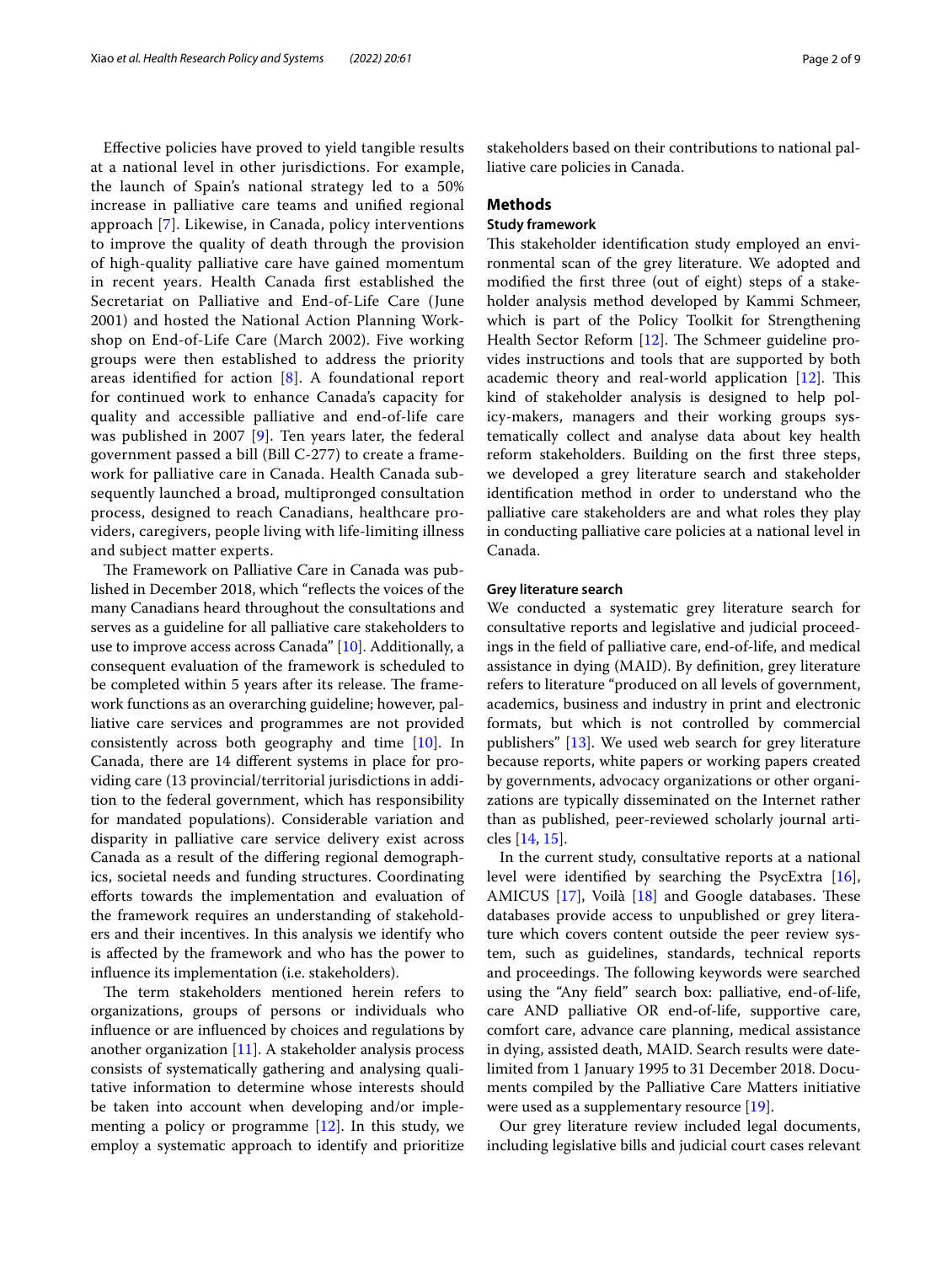to palliative care, end-of-life care or MAID (Table [1](#page-2-0)). The LEGISinfo [\[20](#page-8-18)] database was searched for legislative bills. For judicial documents, we searched the End-of-Life Law and Policy in Canada database maintained by Dr Jocelyn Downie from the Health Law Institute at Dalhousie University (dated to 31 December 2018). This database provides a comprehensive and up-to-date list of court cases with respect to palliative, end-of-life and MAID issues [[21\]](#page-8-19).

The inclusion and exclusion criteria described in Table [1](#page-2-0) were used to further reduce the number of search results for national palliative care documents**.**

#### **Data extraction**

From policy documents identifed in grey literature, organizations who made contributions to national publications were extracted: directly or indirectly. Organizations who engaged signifcantly as one entity were abstracted directly. Organizations were also derived indirectly from the affiliations of individuals who engaged signifcantly in these documents. We excluded stakeholder identifcation at the individual level when they were not affiliated to any organization.

Regarding the contributions made by organizations or individuals, we defned eight roles, which classifed organizations' contributions according to their efforts towards publication of the national policy documents. For authorship, we adopted the International Committee of Medical Journal Editors defnition and its four criteria [[22](#page-8-20)]. We defned sponsor as the organization who commissioned the report and funder as the organization who provided funding for the report. Notably, we assumed that the major cost was the research and writing of the report. Given that the process of gathering evidence required operational oversight and additional effort, organizations or individuals who acted as chair, cochair, project lead, operational managers or committee cofounders were classifed as lead. Nonacademic researchers and consultants referred to those whose role was to generate evidence, for example, conducting systematic review. Organizations and/or individuals who contributed to providing evidence were categorized as contributors, including advisory/steering/planning/coordinating/standards committee members, project task group members, participants/attendants at interviews or roundtables, expert consultants, town hall/panellist/ panel speakers, and featured organizations/physician leaders/palliative care delivery models. Witness and intervenor were used to defne specialized organizational roles in legislative bills and judicial court cases, respectively. The role of organizations and individuals was an indicator of their engagement. Signifcant roles referred to organizations and/or individuals who contributed towards the national documents as authors, sponsors and/or funders.

The extraction of the above information (i.e. stakeholders and their roles) assumed that the contribution of an organization or individual was relevant to palliative care in nature and involved consultative processes. Specifc criteria for the organizations or the organizational afliations of individuals are shown in Table [2.](#page-3-0)

# **Stakeholder classifcation**

We classified organizations into groupings by adapting the stakeholder classification method from Schiller et al. [\[23\]](#page-8-21). This method was developed from a

<span id="page-2-0"></span>**Table 1** Inclusion and exclusion criteria for national palliative care documents

| Document type        | Inclusion criteria                                                                                                                                                                                                                                                                                                                                                                                        | <b>Exclusion criteria</b>                                                                                                                                                                                                |  |
|----------------------|-----------------------------------------------------------------------------------------------------------------------------------------------------------------------------------------------------------------------------------------------------------------------------------------------------------------------------------------------------------------------------------------------------------|--------------------------------------------------------------------------------------------------------------------------------------------------------------------------------------------------------------------------|--|
| Reports              | •Sponsored or authored by Canadian governments (national, provincial and<br>regional), health authority or other organizations in Canada<br>•Significant focus on palliative care, including policy and/or recommendations<br>•Published between January 1995 and December 2018                                                                                                                           | •Documents focused on a single disease<br>with little palliative care content<br>•Regional reports<br>•Annual reports<br>•Research reports<br>·l iterature reviews<br>•Clinical practice quidelines<br>·Progress reports |  |
|                      | Legislative documents • Canadian federal, provincial and territorial statutes, bills, regulations, debates<br>and orders-in-council<br>-Significant focus on palliative care, including policy and/or recommendations<br>•Published between January 1995 and December 2018                                                                                                                                | •Documents with little palliative care content                                                                                                                                                                           |  |
| Judicial court cases | •Court cases focusing on palliative interventions (e.g. potentially life-shortening<br>symptom relief and palliative sedation), the withholding and withdrawal of<br>potentially life-sustaining treatment, advance directives, assisted suicide and<br>euthanasia<br>•Significant focus on palliative care, including policy and/or recommendations<br>•Published between January 1990 and December 2018 | Documents with little palliative care content                                                                                                                                                                            |  |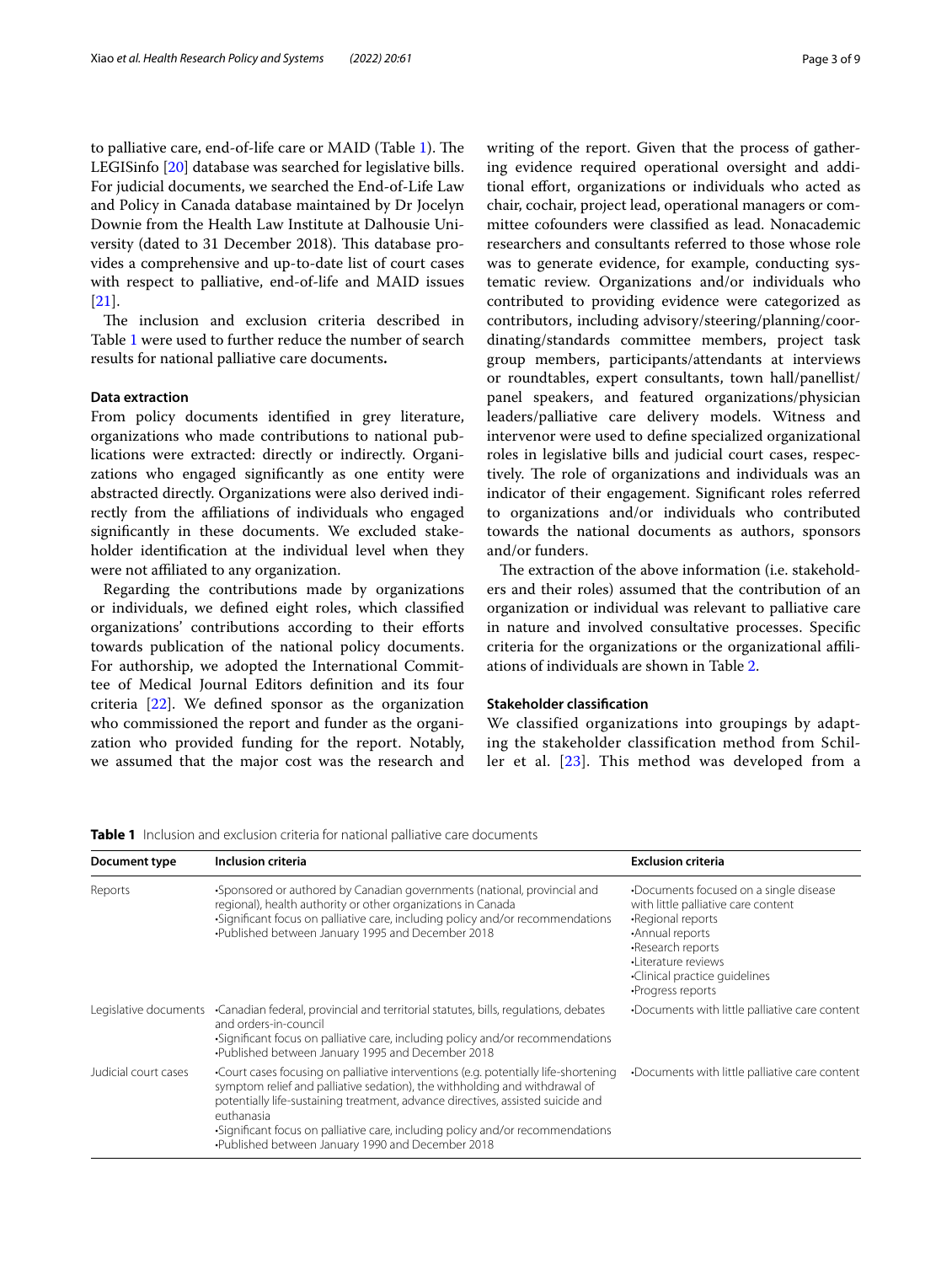<span id="page-3-0"></span>

|  |  |  | <b>Table 2</b> Inclusion and exclusion criteria for organizations contributing to eligible national palliative care documents |
|--|--|--|-------------------------------------------------------------------------------------------------------------------------------|
|  |  |  |                                                                                                                               |

| <b>Organizations identified</b><br>from the following<br>documents | Inclusion criteria                                                                                                                                                                                                                                                                                                                                                                                           | <b>Exclusion criteria</b>                                                                                                                                                                                    |
|--------------------------------------------------------------------|--------------------------------------------------------------------------------------------------------------------------------------------------------------------------------------------------------------------------------------------------------------------------------------------------------------------------------------------------------------------------------------------------------------|--------------------------------------------------------------------------------------------------------------------------------------------------------------------------------------------------------------|
| Reports                                                            | Named organizations<br>For-profit and not-for-profit corporations, including chari-<br>ties and foundations<br>Governmental organizations<br>Member-benefit professional associations, designation-<br>granting associations, certifying bodies and professional<br>regulatory bodies<br>Named collaborations, committees, working groups, collec-<br>tives and other groups of individuals or organizations | Organizations that focused only on euthanasia or MAID<br>without a mandate on advocating for palliative care<br><b>Universities</b><br>Organizations that had ceased to exist<br>International organizations |
| Legislative documents                                              | Named organizations that had acted as witnesses                                                                                                                                                                                                                                                                                                                                                              | Organizations that focused only on euthanasia or MAID<br>without a mandate on advocating for palliative care                                                                                                 |
| Judicial court cases                                               | Named organizations that had acted as intervenors                                                                                                                                                                                                                                                                                                                                                            | Organizations that focused only on euthanasia or MAID<br>without a mandate on advocating for palliative care                                                                                                 |

strategic and focused literature search with attention to categories of health stakeholders. Organizational websites were used as the primary source to evaluate their categories. Associations Canada [[24\]](#page-8-22), a directory which provides detailed listings and abstracts, including organizational types, for nearly 20,000 regional, national and international organizations in Canada, was used as a second source to refine and validate the first level of classification.

#### **Stakeholder prioritization**

We created a simple, arithmetic index quantifying the nature and frequency of stakeholders' contributions to national policy publications. This index reflects stakeholders' engagement level and was used to prioritize a list of the top 200 stakeholders. Firstly, we calculated the rate at which each organization appeared or was repeated in the policy documents, and designated it Index 1 simple frequency. We also generated the number of policy documents in which each organization was involved as Index 2 (i.e. reports). Additionally, we sorted the frequency of significant roles (i.e. author, sponsor or funder) that each organization played in the policy documents and designated it Index 3 (i.e. significant roles). Supplemental to Index 3, we generated Index 4 to indicate the number of distinct policy documents in which an organization played a significant role (i.e. reports with significant roles). A simple summation of these four indices was used to rank the stakeholders' engagement level. This ranking method focused primarily on quantifying stakeholders' involvement in national palliative care policy documents on the premise that contributions could be made by any societal sector. Therefore, the organizational type was not included as an index of this ranking method.

#### **Ethical considerations**

This is a retrospective review study. Ethics approval was obtained from the University of Alberta Research Ethics Office (Pro00090814).

# **Results**

The grey literature search for national reports resulted in a full-text review of 111 publications, of which 53 publications were included after initial assessment for relevance and rigour (i.e. palliative care content and consultative process). Additionally, an exploratory search of reports compiled by the Palliative Care Matters initiative resulted in 15 references. A total of 68 records were further evaluated by removing duplicates and utilizing the identifed inclusion/exclusion criteria, and 41 national reports were found to be eligible for inclusion. In addition, 11 legislative bills and 63 judicial court cases were identifed. A fowchart of the search and identifcation process is shown in Fig. [1](#page-4-0). National discussions regarding palliative care policies over the last two decades peaked in 2016, consisting of seven national reports, two legislative bills and 23 judicial court cases (Fig. [2\)](#page-4-1).

## **Identifed stakeholders**

A total of 821 distinct organizations who made 2276 contributions through 10 various roles were identifed (Table  $3$ ). There were 130 significant contributions across 80 organizations.

## **Stakeholder classifcation**

Six organizational groupings were identifed. As shown in Table [4,](#page-5-1) most stakeholders were in the category of civil societies  $(n=329)$ , followed by healthcare providers  $(n=212)$ . An equal number of policy-makers/ governments and healthcare professionals were found  $(n=86$  respectively). A relatively smaller number of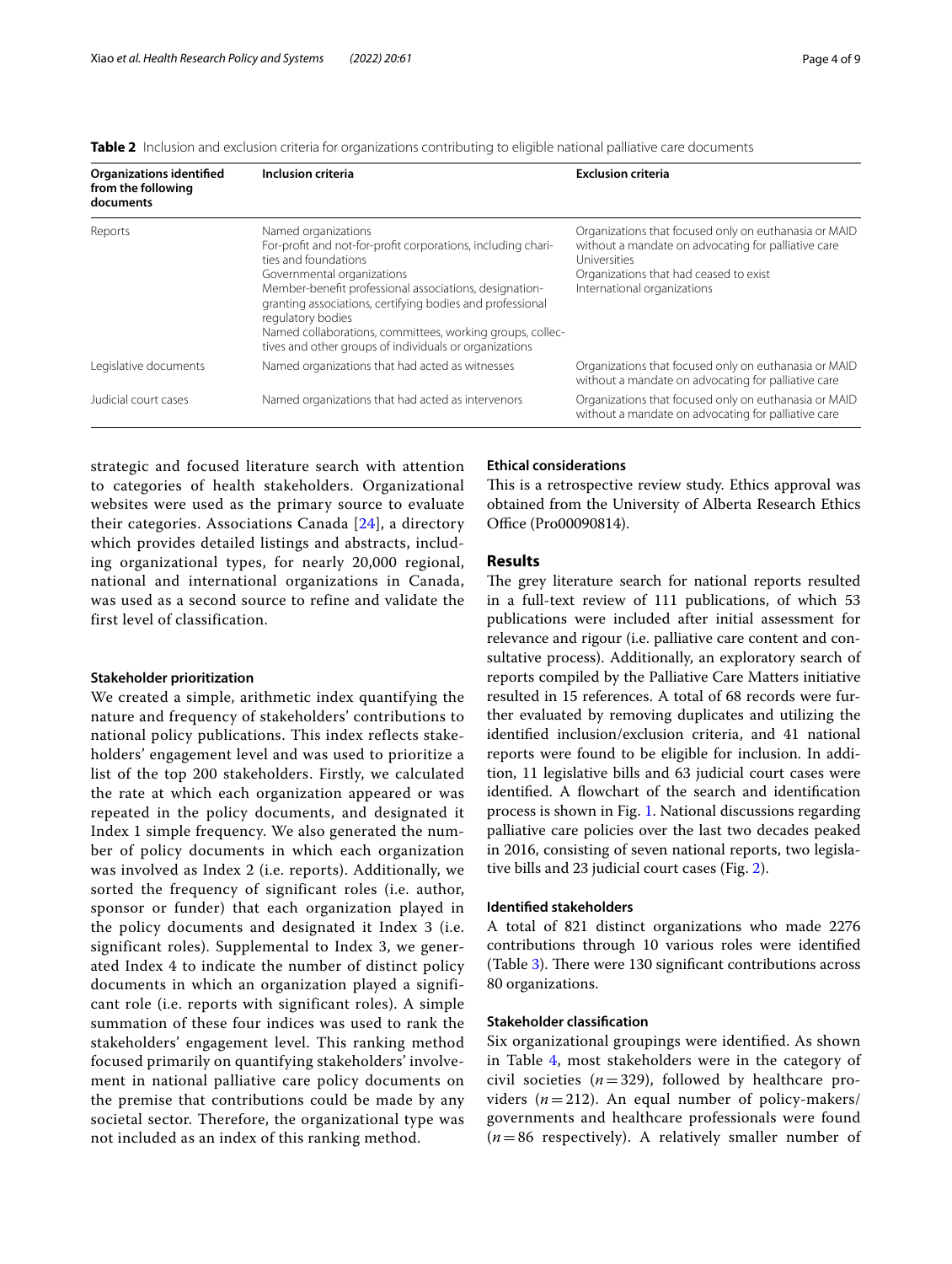

<span id="page-4-1"></span><span id="page-4-0"></span>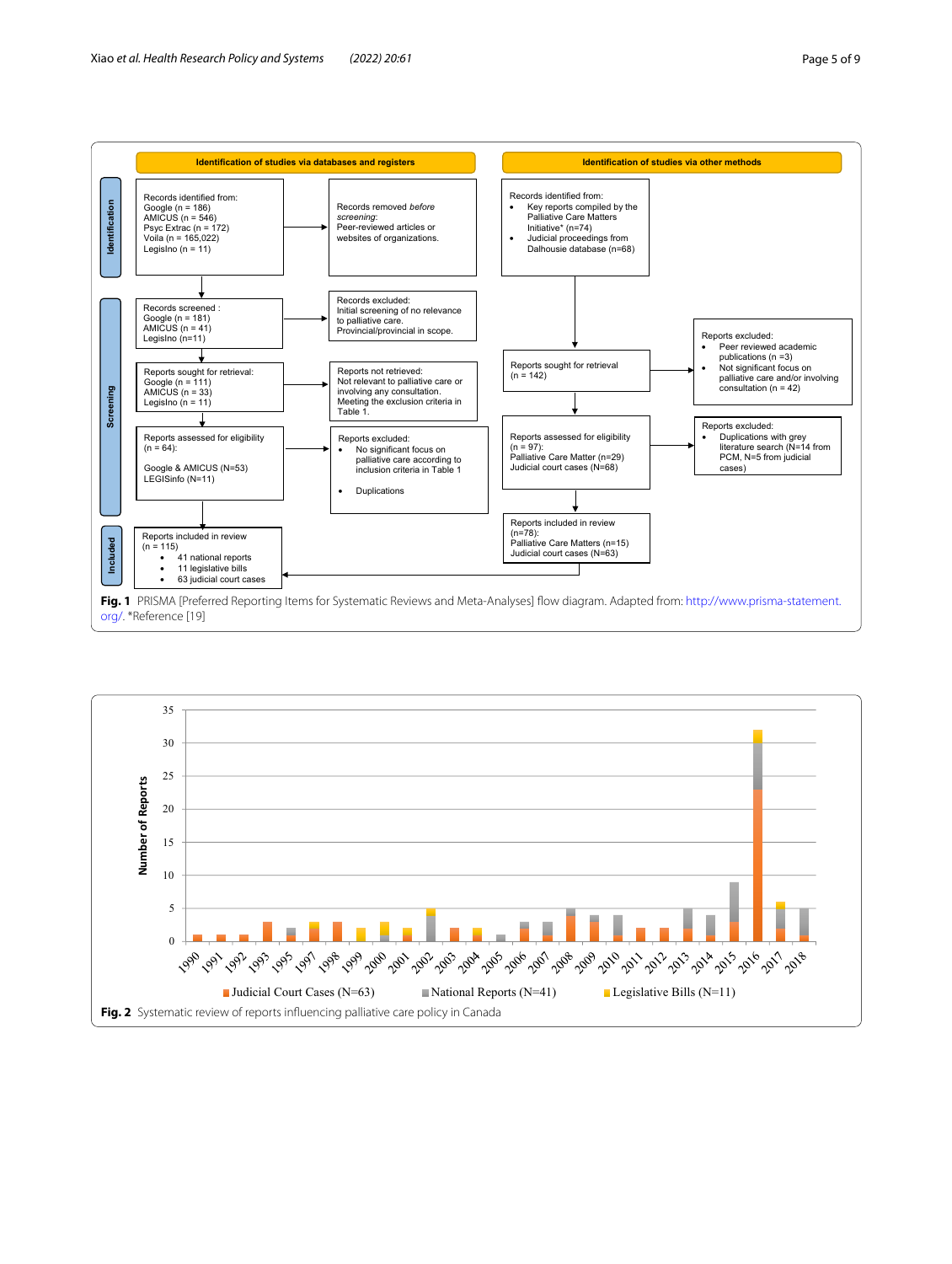#### <span id="page-5-0"></span>**Table 3** Contributions from organizations

| <b>Roles</b>                   | <b>Contributions</b> | Organizations  |  |
|--------------------------------|----------------------|----------------|--|
| Author                         | 45                   | 26             |  |
| Sponsor                        | 51                   | 31             |  |
| Funder                         | 34                   | 23             |  |
| Editorial                      | 2                    | 1              |  |
| Review                         | 42                   | 33             |  |
| Lead                           | 38                   | 18             |  |
| Research                       | 8                    | 2              |  |
| Contributor                    | 1019                 | 482            |  |
| Witness                        | 926                  | 422            |  |
| Intervenor                     | 108                  | 52             |  |
| Total                          | $n = 2276$           | $n = 821$      |  |
| Significant roles <sup>a</sup> | $n = 130(5.7%)$      | $n = 80(9.7%)$ |  |

<sup>a</sup> These include author, sponsor and funder. Percentages reflect the proportion of the total number of contributions or organizations

stakeholders were in the category of research  $(n=60)$ or private business  $(n=31)$ . When classifying stakeholders by their headquarter locations, 31% of them were in Ottawa at a national level, followed by 27% in Ontario. The remaining 42% were located across nine other provinces and three territories (Fig. [3\)](#page-6-0).

#### **Stakeholder prioritization**

Index 1 (simple frequency) identifed a wide range of contributions from a minimum of one up to the highest number of contributions made by Health Canada  $(n=107)$ , which was followed by the Senate of Canada  $(N=71)$ . Index 2 (number of reports) ranged from 1 to 24, with the Canadian Hospice Palliative Care Association (CHPCA) contributing to 24 distinct national publications, and CHPCA was followed by the Canadian Medical Association ( $N=20$ ). The highest number of signifcant roles, shown as Index 3, was 18 from Health Canada; CHPCA ranked second, with 12 signifcant roles. The corresponding distinct number of reports in which Health Canada and CHPCA played a signifcant role also ranked the highest, both in nine policy documents. The sum of the four indices ranged from 2 to 153. Consequently, 821 organizations were ranked in the order of their summed scores and a list of the top 200 stakeholder organizations was generated. The 17 organizations that did not fit into any of the stakeholder categories universally made little impact on palliative policy documents, reflected by their low summative index scores and rankings (data not shown).

## **Discussion**

This study identified palliative care stakeholders in Canada using a systematic framework. By examining the stakeholders involved in national policy conversations and the extent to which stakeholders contributed to policy documents, this study helps provide a better understanding of the palliative care landscape in Canada for policy-makers, administrators and organizations who have a stake in palliative care. Furthermore, the fndings can help guide future work when investigating stakeholders' characteristics and creating work plans for stakeholder engagement. The systematic approach hereby

### <span id="page-5-1"></span>**Table 4** Classification of 804 stakeholder organizations<sup>a</sup>

| Policy-makers and governments ( $N = 86$ )                                              | Civil societies ( $N = 329$ )                                                                                                                                                                                                                                                                                                                                                                                                                    | Healthcare providers ( $N = 212$ )                                                                                                                                                                                                     |
|-----------------------------------------------------------------------------------------|--------------------------------------------------------------------------------------------------------------------------------------------------------------------------------------------------------------------------------------------------------------------------------------------------------------------------------------------------------------------------------------------------------------------------------------------------|----------------------------------------------------------------------------------------------------------------------------------------------------------------------------------------------------------------------------------------|
| Federal government<br>Federal agencies<br>Provincial governments<br>Provincial agencies | <b>First Nations</b><br><b>Business societies</b><br>Caregivers and volunteers<br>Disability societies<br>Disease-specific societies<br><b>Funders</b><br>Francophone societies<br>Faith-based organizations<br>Gender-based societies<br>Justice-based societies<br>Human rights societies<br>Health promotion societies<br>Palliative care societies<br>Seniors organizations<br>Suicide prevention societies<br>Miscellaneous civil societies | Regional health authorities<br>(including cancer control)<br>Hospitals (including integrated<br>services)<br>Hospices<br>Long-term care providers<br>Community care providers<br>Home care providers<br>Palliative programme providers |
| Healthcare professionals ( $N = 86$ )                                                   | Private business $(N = 31)$                                                                                                                                                                                                                                                                                                                                                                                                                      | Research $(N=60)$                                                                                                                                                                                                                      |
| National<br>Provincial<br>Miscellaneous healthcare professionals                        | Private businesses<br>Consultants                                                                                                                                                                                                                                                                                                                                                                                                                | Think tanks<br>Polling firms<br>Research projects                                                                                                                                                                                      |

<sup>a</sup> Not including 17 organizations that did not fit into any one of these categories and thus were coded as miscellaneous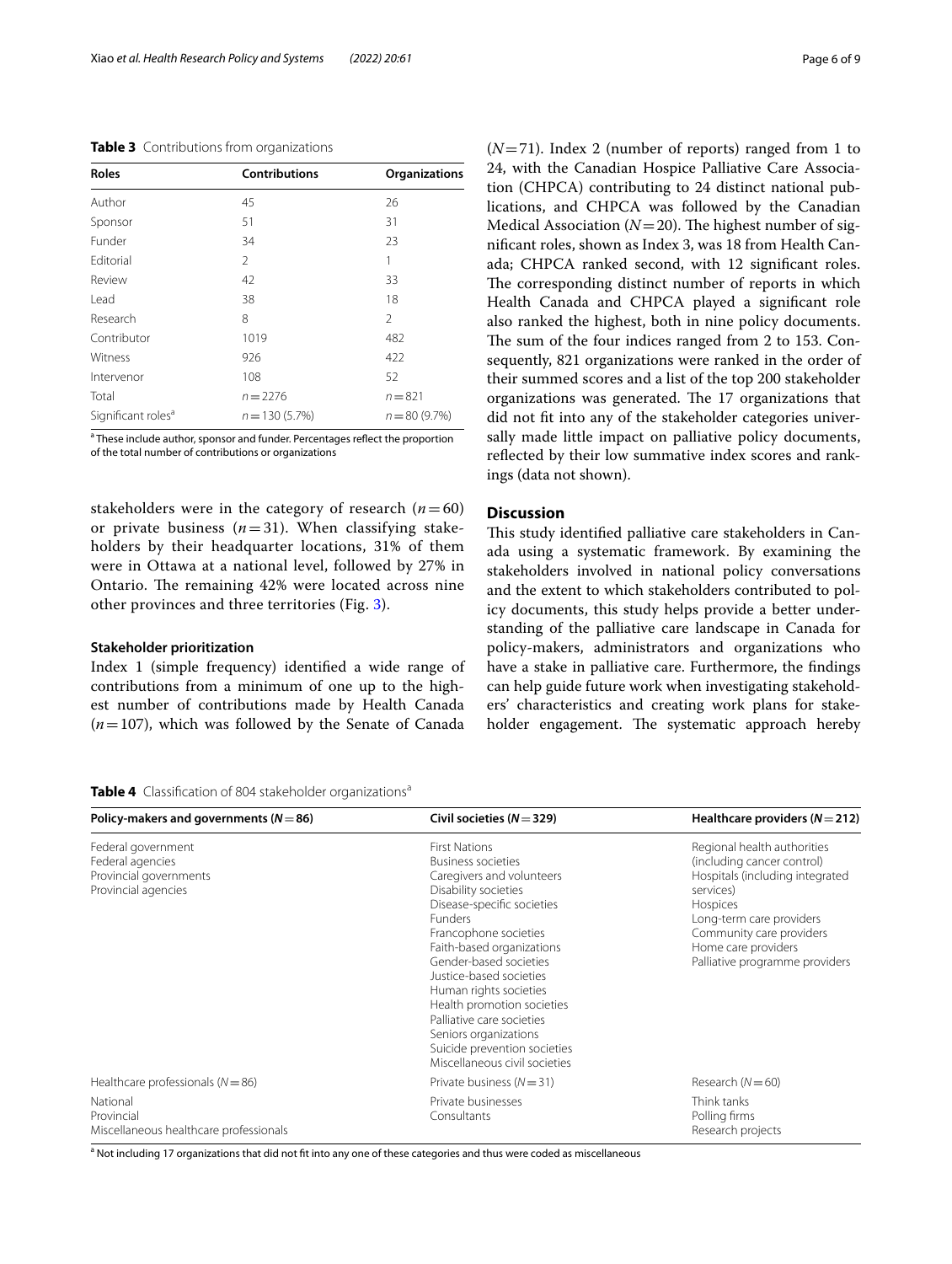

<span id="page-6-0"></span>developed proved to be efective and resulted in a robust inventory of 821 stakeholders. Organizations produce their own publications mainly to provide an evidence base for policy or practice, and to inform public policy or practice  $[26]$  $[26]$ . We found that reports constituted most of the identifed policy documents, which is consistent with fndings from a previous survey with producing organizations, research users and collection services conducted in Australia  $[25, 26]$  $[25, 26]$  $[25, 26]$  $[25, 26]$  $[25, 26]$ . This survey found that 93% of organizations considered reports an important or very important publishing approach for grey literature [[26\]](#page-8-23). Additionally, quality control is common during the production of this type of document [\[26](#page-8-23)]. Ninety percent of organizations often undertook basic copy editing and formatting in-house, and approximately 60% often had their publications reviewed by an internal board, advisory group or peer review  $[26]$  $[26]$  $[26]$ . In contrast to most previous publications, focused on either a specifc setting of palliative care [\[27](#page-8-25)] or only certain types of documents [[28\]](#page-8-26), our review of the grey literature was comprehensive and comprised a variety of resources, from guiding documents to written laws and court cases. Our search represents a more comprehensive review of policy documents in the contemporary Canadian context.

Palliative care policy has been largely infuenced by the introduction of MAID legislation; however, the impact was brief. The peak of national publications in 2016 was driven primarily by judicial court cases, which can likely be explained by the legal change on MAID in Canadian society and its subsequent infuence on the provision of palliative and end-of-life care. MAID was decriminalized by the Canadian Supreme Court on 6 February 2016 [\[29](#page-8-27)].

Following the legalization, a bill was passed by parliament on 17 June 2016 which specifed the conditions under which MAID could be legally provided  $[30]$  $[30]$ . The spirit of the law is that this new type of service is to be provided compassionately and ethically. Although this law resolves the long-running, contentious debate in Canada about the permissibility of assisted dying  $[31]$ , much ambiguity remains regarding the implementation of MAID [\[32](#page-8-30)]. Because of the ambiguity, MAID has drawn attention to the current gaps and inconsistencies in the availability of palliative care, and created an opportunity for palliative care stakeholders to identify themselves. Therefore, the high number of court cases focusing on palliative care interventions, the withholding and withdrawal of potentially life-sustaining treatment, advance directives, assisted suicide and euthanasia during the period of this historic change is not surprising. On the other hand, the relatively small number of national policy documents in years other than 2016 indicate that efforts to capitalize on national attention to palliative care and/or MAID may have been short-lived.

Stakeholder organizations contributing to national palliative care policy conversations over the past two decades were broadly representative of society. Of note, civil society and healthcare providers rather than governments were driving palliative care conversations in the country. Despite this fnding, we acknowledge that the governments and policy-makers had a unique role compared to stakeholders from other categories because of their dual responsibilities of participating in policy conversation and being accountable for the ultimate policy outcome. Of the 821 stakeholders, some of the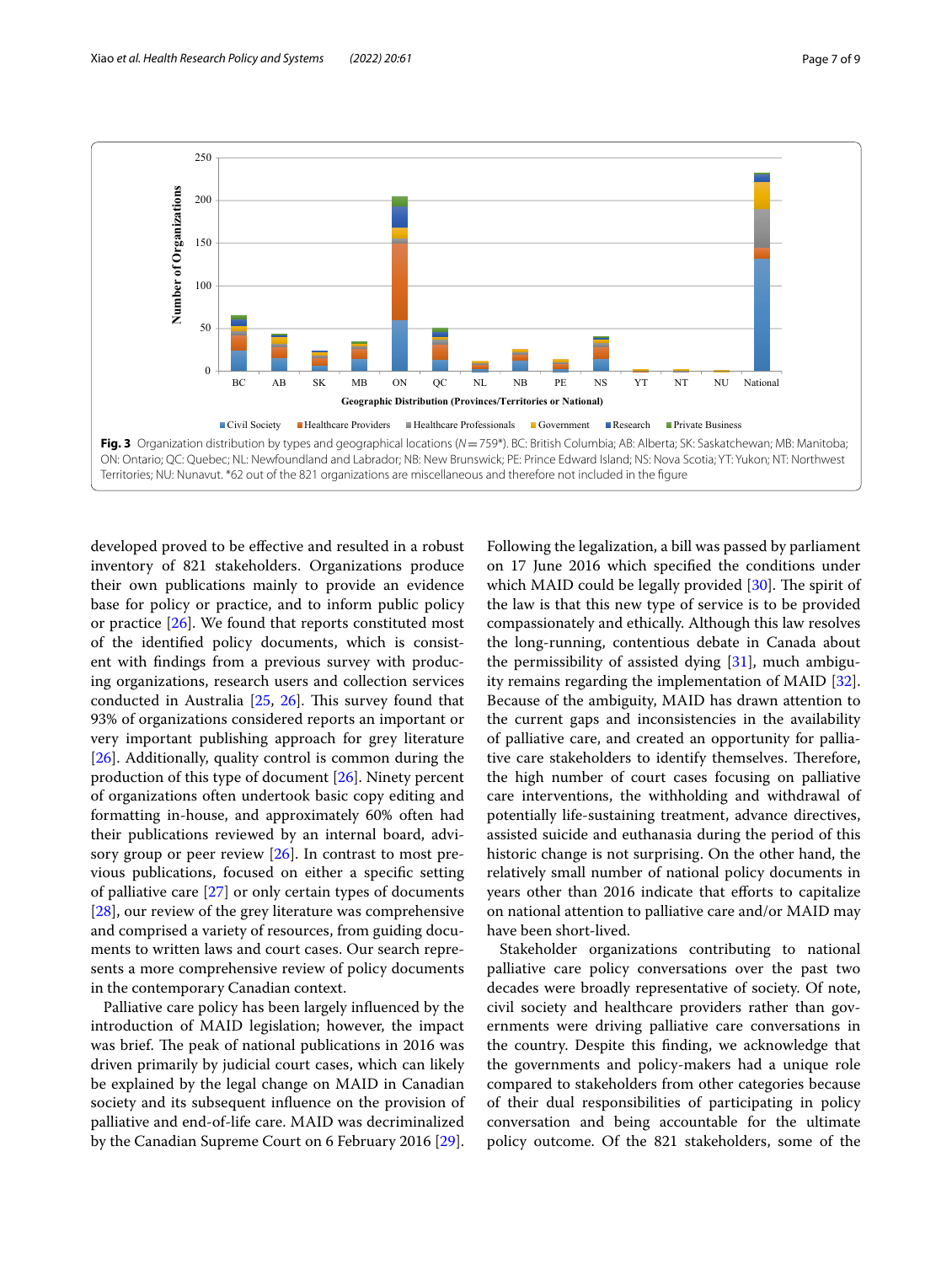highly ranked organizations made signifcant contributions, as expected, because of their continuous participation in national policy work and collaboration with the federal government over the years. For example, in the 2018 Framework on Palliative Care, 14 organizations were acknowledged as key stakeholders who had a direct role in developing foundational documents and frameworks and leading palliative care initiatives in Canada [ $10$ ]. These organizations also ranked highly in the current analysis, ranging from 2 to 47 (data not shown). Although our fnding confrms the contributions of these key stakeholders, this analysis identifed additional stakeholders who played important roles in national palliative care conversations. These additional organizations represented a variety of societal sectors across the country.

These findings validate the need for a systematic stakeholder analysis approach, through which one can avoid the danger that particularly powerful and well-connected stakeholders can have greater visibility than more marginalized groups  $[33]$ . The distribution of identified stakeholders across all 13 provinces/territories further reinforces the requirement for collective efort, regardless of stakeholder size and region. The resulting stakeholder inventory should greatly aid in the next step to the development and implementation of stakeholder engagement strategies. In a companion paper of this stakeholder analysis, we further surveyed the identifed stakeholders to understand the facilitators and barriers to working more collaboratively across Canada [[34](#page-8-32)].

#### **Limitations**

Despite the novelty of creating a systematic stakeholder identifcation framework, several limitations should be considered when interpreting the fndings. Firstly, not all stakeholders infuence policy through participation in national policy documents. Contributions through other political and public avenues, such as traditional media, web infuence, letters to politicians, and working behind the scenes and operations, are not included. Secondly, stakeholders may not be appropriately acknowledged in the policy documents. This is especially true when attributing individuals' contributions to organizations, because individuals often represent more than one organization. Thirdly, it is possible that not all national documents were indexed and available for the search. Lastly, provincial policies often serve as exemplars and influence national policy. The exclusion of provincial documents from the grey literature search may have resulted in the exclusion of important stakeholder organizations.

### **Conclusions**

The palliative care stakeholders identified in this study can be used by researchers, policy-makers and healthcare providers to inform productive engagement strategies and help them work more efectively, collaboratively and efficiently. In the next phase of our work, we will adapt the next four steps of the Kammi Schmeer stakeholder analysis method (i.e. adapting the tools, collecting and recording the information, flling in the stakeholder table, analysing the stakeholder table) [[12\]](#page-8-10) and use the fndings to further understand key stakeholders' characteristics.

#### **Abbreviations**

MAID: Medical assistance in dying; COVID-19: Coronavirus disease.

#### **Acknowledgements**

We thank the Palliative Care Matters Steering Committee for their sponsorship and guidance. We are grateful for research support and the grey literature search for national reports and legislative bills conducted by Ms Sharon Anderson and Ms Wonita Janzen, manuscript review by Lorelei Sawchuk, and research assistance and coordination from Ms Loretta Harbison and Ms Viki Muller.

#### **Author contributions**

The frst author drafted this manuscript. All authors made a substantial contribution to the concept or design of the work or acquisition, analysis or interpretation of data, revised the article for important intellectual content, approved the version to be submitted, and participated sufficiently in the work to take public responsibility for appropriate portions of the content. All authors read and approved the fnal manuscript.

#### **Funding**

This study received funding support from Covenant Health Sisters' Legacy Fund.

#### **Availability of data and materials**

Full access to original data and the stakeholder inventory can be obtained by contacting the corresponding author.

#### **Declarations**

#### **Ethics approval and consent to participate**

This study received ethics approval from University of Alberta Research Ethics Office (Pro00090814). This is a retrospective review study and consent is not applicable.

#### **Consent for publication**

No individual person's data is involved in this work.

#### **Competing interests**

The authors declare no confict of interest related to this work.

#### **Author details**

<sup>1</sup> Covenant Health Palliative Institute, c/o Grey Nuns Community Hospital, Room 416 St. Marguerite Health Services Centre, 1090 Youville Drive West, Edmonton, AB T6L 0A3, Canada. <sup>2</sup> Department of Oncology, Faculty of Medicine and Dentistry, University of Alberta, Edmonton, AB, Canada.

Received: 13 November 2020 Accepted: 12 April 2022Published online: 06 June 2022